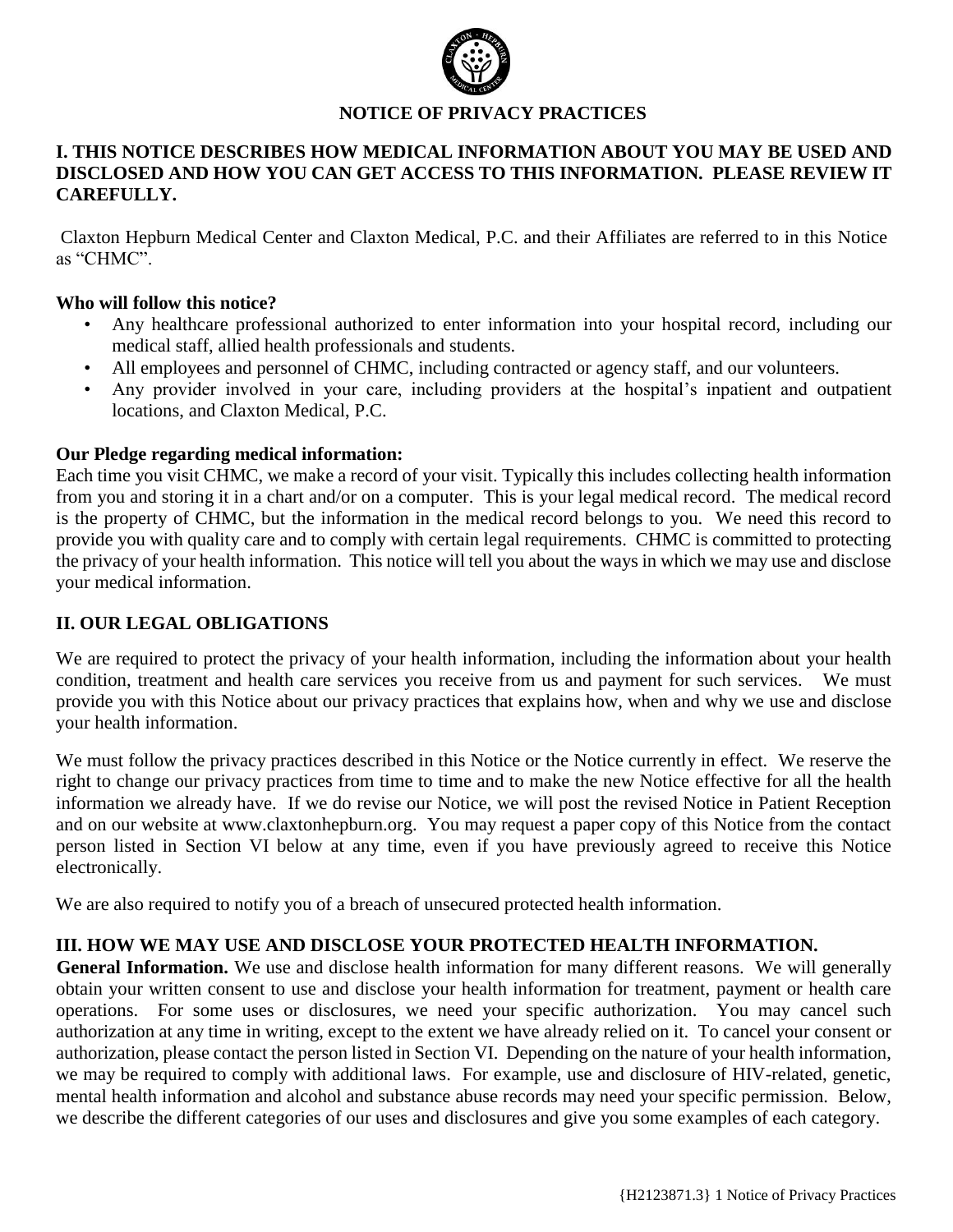# **Use and Disclose Of Your Health Information Without Your Written Specific Authorization**

In the following situations, your specific written authorization is not required before we use or share your health information with others:

**For Treatment.** We may disclose your health information to physicians, nurses, medical students, and other health care personnel who provide you with health care services or are involved in your care. For example, if you're being treated for a knee injury, we may share your health information with the physical rehabilitation department in order to coordinate your care. We may disclose health information to tell you about or recommend possible treatment options or alternatives. We will record your current healthcare information in a record, so in the future we can see your medical history, or determine how well you are responding to treatment.

**For Payment.** We may use and disclose your health information in order to bill and collect payment for the treatment and services provided to you. For example, we may provide portions of your health information to our billing department and your health plan to get paid for the health care services we provided to you. We may also provide your health information to our business associates, such as billing companies, claims processing companies, and others that process our health care claims. Also, we may provide health information to another health care provider, such as an ambulance company that transported you to CHMC, to assist in their billing and collection efforts. The information on or accompanying the bill may include information that identifies you and your diagnosis, as well as services rendered, any procedures performed, and supplies used.

**For Health Care Operations.** We may use and disclose your health information in order to operate the hospital. For example, we may use your health information to evaluate the quality of health care services that you received or to evaluate the performance of the health care professionals who provided health care services to you, or identify training needs. We may also provide your health information to our accountants, attorneys, consultants, and others in order to make sure we're complying with the federal and state laws that affect us.

**Emergencies or Public Need.** We may use or disclose your health information if you need emergency treatment or if we are required by law to treat you but are unable to obtain your consent. In an emergency situation, we would do our best to get your consent to treat, and/or your next of kin's consent to treat you. If we are unable to do so (for example, if you are unconscious or in severe pain) we would have to assume you would consent, and there after we would explain the services or treatment you received.

**As Required by Law.** We may use or disclose your health information when required to do so by federal, state or local law.

**Correctional Facilities/Inmates.** If you are an inmate of a correctional institution or under custody of a law enforcement official, we may disclose health information about you to the correctional institution or the law enforcement official.

**Face-to-Face Communications and Promotional Gifts of Nominal Value.** In most circumstances, we are required by law to receive your written authorization before we use or disclose your health information for marketing purposes. However, we may use your health information to engage in face-to-face communications with you regarding our products or services or to provide you with promotional gifts of nominal value.

**Disclosures for Judicial or Administrative Proceedings; Law Enforcement.** We may use or disclose your health information if we are ordered to do so by a court that is handling a lawsuit or other dispute. We may also disclose your health information to law enforcement officials to comply with laws that we are required to follow:

- If you are a victim of a crime under certain circumstances;
- If we suspect your death resulted from criminal conduct;
- To comply with a court order, subpoena, warrant, summons, or similar process;
- To assist with identifying or locating a suspect, fugitive, material witness, or missing person;
- If necessary to report a crime occurring on our premises; or,
- In emergency situations to report a crime.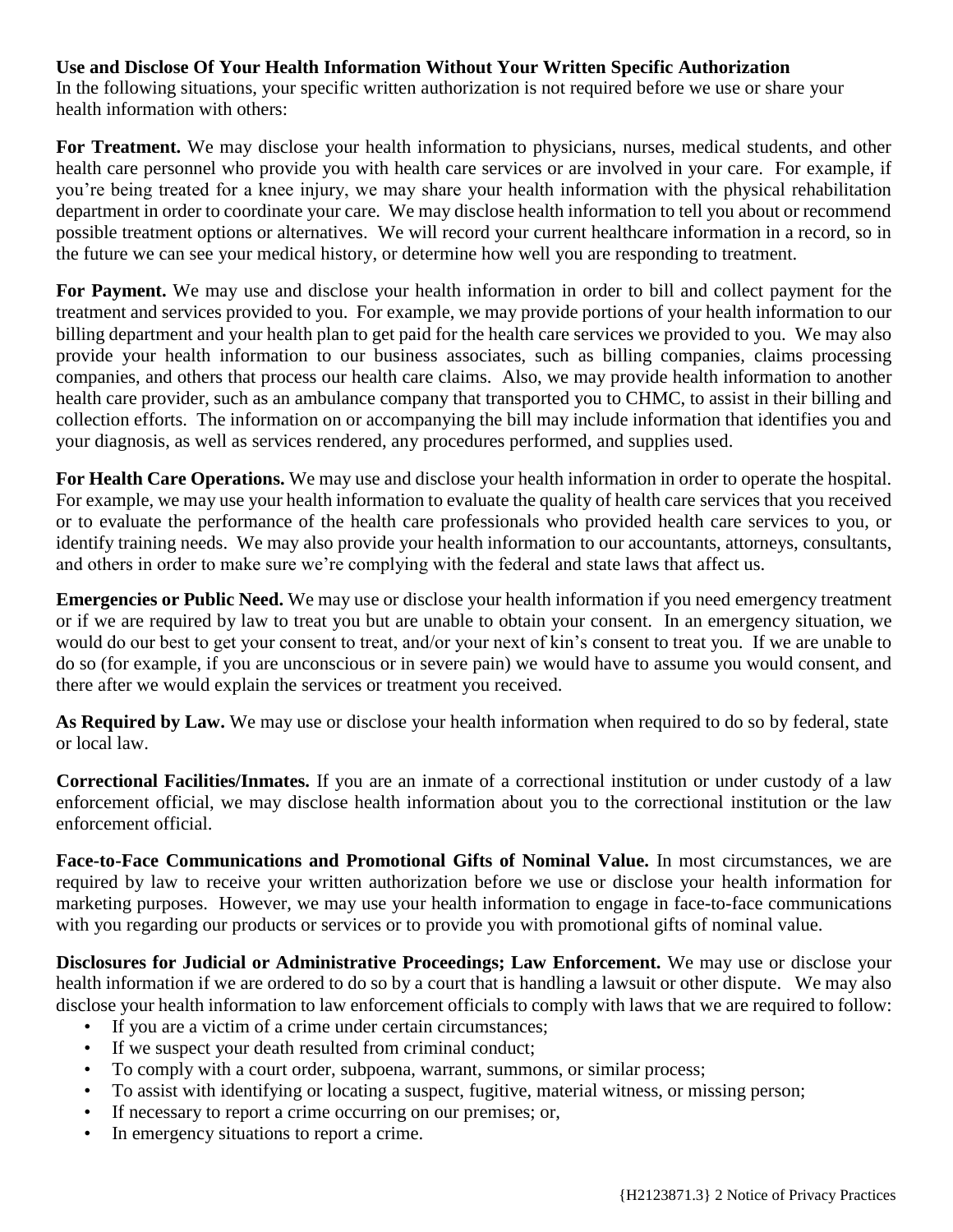**For Public Health & Safety Activities.** We may use or disclose your health information to prevent a serious threat to your health or safety, or the health or safety of others. We may also disclose your health information to authorized public health officials or agencies (or at the direction of a public health authority, to a foreign government agency working with such officials/agencies) for the following:

- To prevent or control the spread of disease;
- To prevent injury or disability;
- To report births or deaths;
- To report child abuse and neglect;
- For product monitoring, repair and recall to an agency or individual who is required to report problems with drugs or other medical products.

**For Health Oversight Activities.** We may provide information to assist the government when it conducts an investigation or inspection of a health care provider or organization. These activities are necessary for the government to monitor the health care system, government programs and compliance with laws.

**For Purposes of Organ Donation, Funeral Directors and Medical Examiner.** We may disclose your health information to organ donation organizations to determine whether donation or transplantation is possible. We may also disclose health information to funeral directors and medical examiners to allow them to carry out their duties.

**For Research Purposes.** In certain circumstances, we may provide your health information in order to conduct medical research and when use or disclosure does not pose a risk to your privacy.

**For Specific Government Functions.** We may disclose health information of military personnel and veterans in certain situations to authorized military agencies if you are a member of the US armed forces or a veteran. We may also release health information about foreign military personnel to foreign military authorities. We may disclose your health information to authorized personnel for national security purposes, such as protecting the President of the United States or conducting intelligence operations.

**For Workers' Compensation/Disability Purposes.** We may use or disclose your health information in order to comply with workers' compensation, or other disability insurance programs.

**Appointment Reminders and Health-Related Benefits or Services.** We may contact you to provide appointment reminders or give you information about treatment alternatives, or other health care services or benefits we offer.

**Fundraising activities.** We may use and disclose certain information (demographic information including: name, address, other contact information, age, gender, date of birth; dates of health care provided; department of service information; treating physician; outcome information; and health insurance information) to raise funds for our organization. The money raised through these activities is used to expand and support the health care services and educational programs we provide to the community. If you do not wish to be contacted as part of our fundraising efforts, you may opt out of receiving fundraising communications by contacting the person listed in section VI below.

**Patient directories.** We may include your name, location in this facility, general condition (fair, stable, etc...), and religious affiliation, in our patient directory for use by clergy and visitors who ask for you by name, unless you object.

**Disclosures to family, friends, or others.** We may provide your health information to a family member, friend, or other person that you indicate is involved in your care or the payment for your health care, unless you object. Parents or guardians will generally have the right to control the privacy of health information about minors unless the minors are permitted by law to act on their own behalf.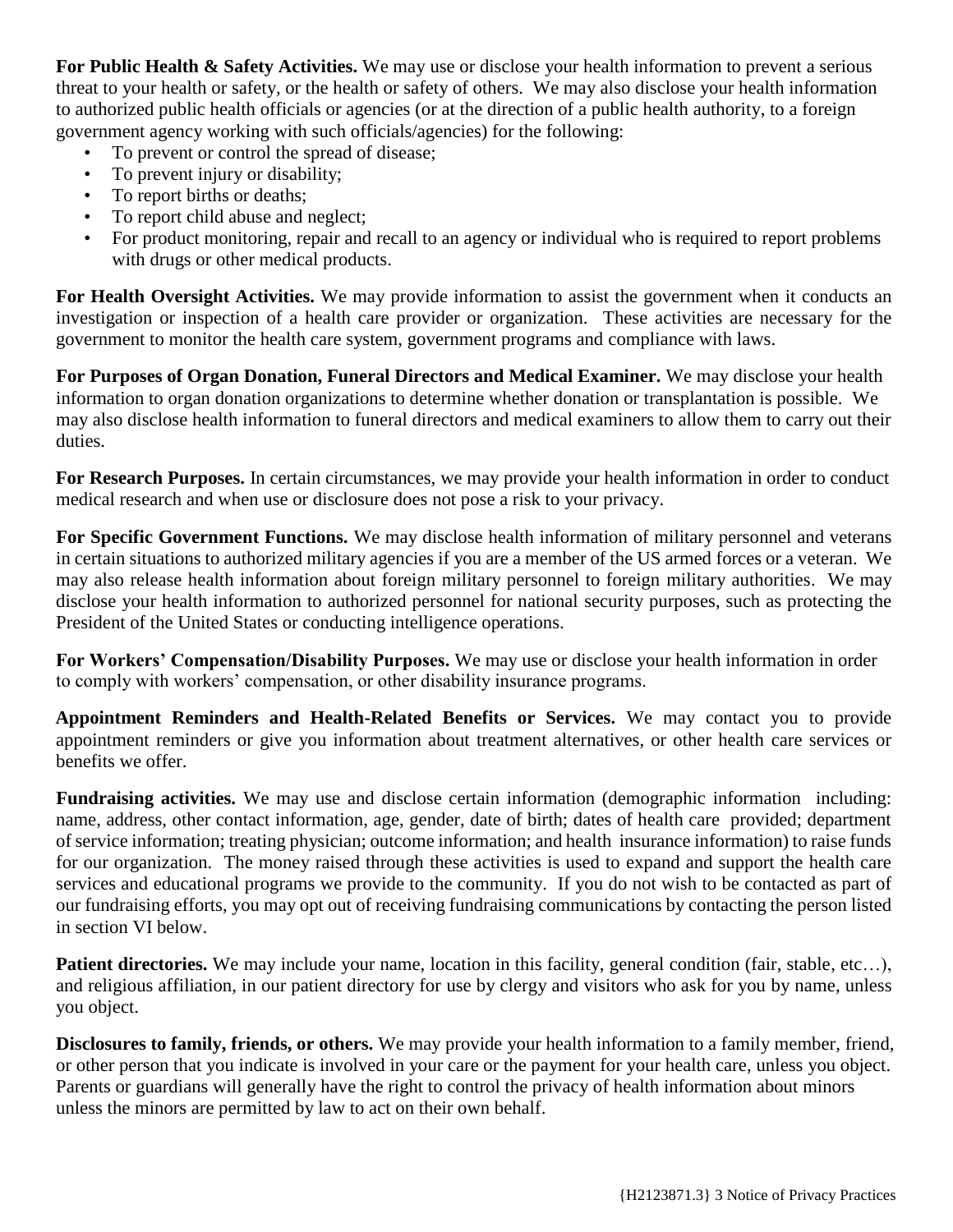**Uses and Disclosures That Will Only Be Made With Your Authorization.** We will only make the following uses and disclosures with your written authorization:

- Most uses and disclosures of psychotherapy notes; HIV status and substance abuse information
- Uses and disclosures for marketing purposes;
- Uses and disclosures that would be considered a sale of health information; and
- Other uses and disclosures not otherwise described in this Notice or covered by the laws that apply to us. In these situations we will ask for your written authorization before using or disclosing any of your health information. If you choose to sign an authorization to disclose your health information, you can later revoke that authorization at any time in writing, as explained above (under General Information).

# **IV. YOUR RIGHTS REGARDING YOUR HEALTH INFORMATION**

You have the following rights with respect to your health information:

**The Right to Request Restrictions on Uses and Disclosures of Your Health Information.** You have the right to ask that we limit how we use and disclose your health information. We will consider your request but are not legally required to agree to your request to restrict how we use and disclose your health information. However, if you request CHMC to restrict the disclosure of your health information to a health plan (your health insurer) related to services or items we provide to you and you pay us for such services or items out-of-pocket in full, we must agree to your request, unless we are required by law to disclose the information. Please note: This restriction will apply only when requested services are paid in full. Future services without a restriction request and for which no out-of-pocket payment is received will be billed as required by your health plan, which may include current provider notes that reference prior treatments or services previously restricted. If we do agree to a restriction, we will put any limits in writing and abide by them except in emergency situations or if we terminate our agreement. To request a restriction, please contact the person listed in section VI below.

**The Right to Receive Confidential Communications.** You have the right to ask that we send information to you to at an alternate address (for example, sending information to your work address rather than you home address) or by alternate means (for example, e-mail instead of regular mail). Your request must specify how or where you wish to be contacted, and how payment for your health care will be handled if we communicate with you through the alternative method or location. We will agree to your request so long as we can reasonably accommodate it in the format you request. To choose an alternate method of communication, please contact the person listed in section VI below.

**The Right to See and Copy Your Health Information.** In most cases, you have the right to look at or get copies of your health information that we have, but you must make the request in writing. If we don't have your health information but we know who does, we will tell you how to get it. We will respond to you within 10 days after receiving your written request for your records. In certain situations we may deny your request. If we do, we will tell you, in writing, our reasons for the denial and explain your right to have the denial reviewed. The person conducting the review will not be the same person who denied your request. If your medical information is maintained in an electronic health record, you also have the right to request that an electronic copy of your record be sent to you or to another individual or entity. We may charge you a reasonable cost based fee limited to the labor costs associated with transmitting the electronic health record. If you request copies of your health information, we will charge you \$0.75 cents for each page. Instead of providing the health information you requested, we may provide you with a summary or explanation of the health information as long as you agree to that and to the cost in advance.

**The Right to Get a List of the Disclosures of Your Health Information.** You have the right to get a list of instances in which we have disclosed your health information. The list will not include uses or disclosures that you have already consented to, such as those made for treatment, payment, or health care operations, directly to you, to your family, or in our facility directory. The list also won't include uses and disclosures made for national security purposes, to corrections or law enforcement personnel, or disclosures made six years prior to your request.